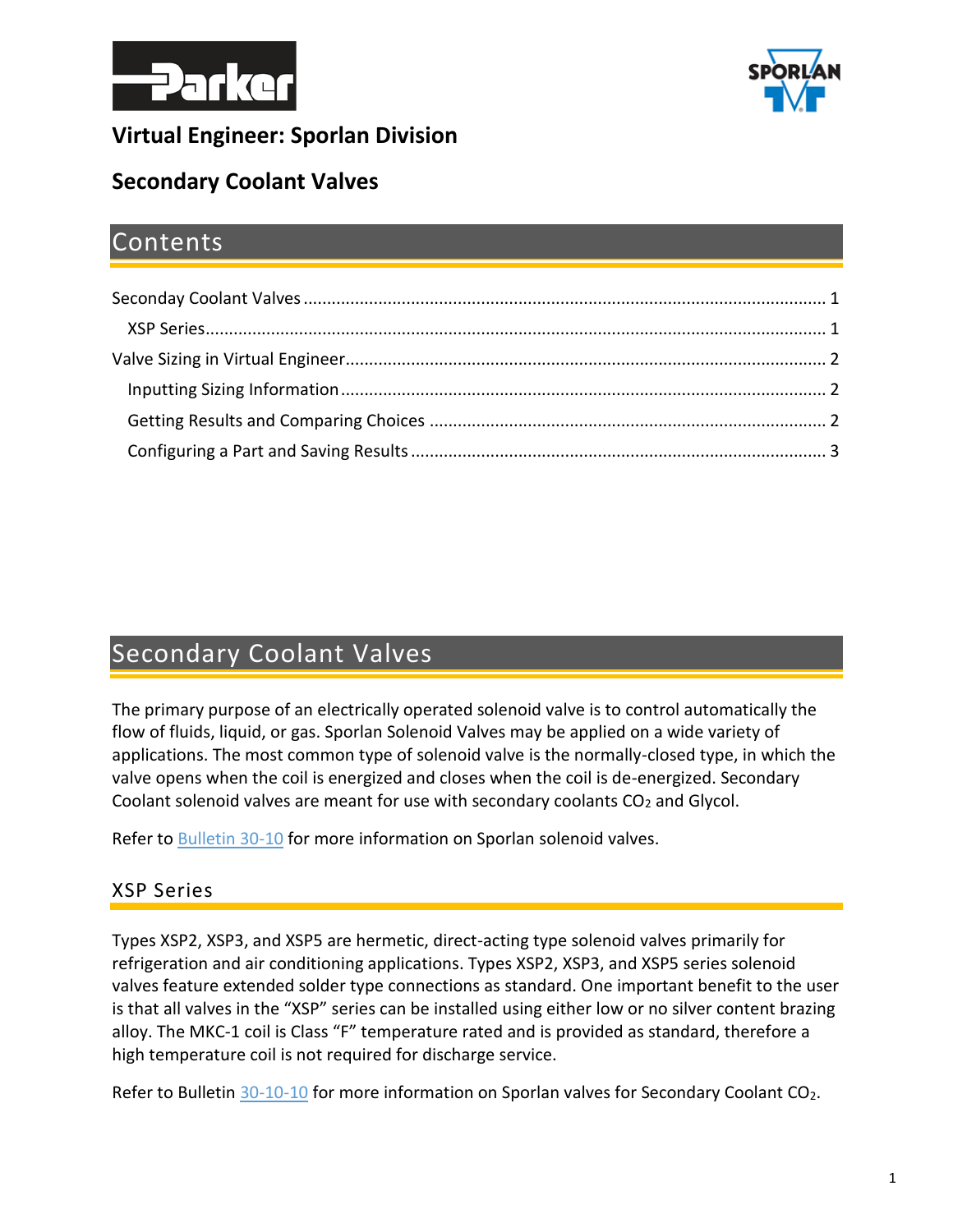# <span id="page-1-0"></span>Valve Sizing in Virtual Engineer

### <span id="page-1-1"></span>Inputting Sizing Information

**Refrigerant** is the type of refrigerant the system is operating with, by ASHRAE R-number designation.

**Liquid Temperature** is the liquid refrigerant temperature at the inlet of the expansion valve.

**Evaporator Temperature** is the saturated temperature at evaporator or suction pressure. Virtual Engineer will allow Liquid Temperature to be less than the Evaporator Temperature.

**Line Capacity** is the cooling capacity the valve controls.

Enter the required information into the left pane of the sizing tool. As information is entered, Virtual Engineer will filter products meeting that criteria in the right pane. When you have entered the required information, valid products will be available to compare in the right pane. All valid products are included to compare by default. You may uncheck any product you don't wish to compare.

#### <span id="page-1-2"></span>Getting Results and Comparing Choices

Click the "Compare" button at the top of the right pane to be taken to the Compare Table. The Compare Table will display the results of the selection, and the values input. The best selection within each compared product will be highlighted. The Compare Table will also show other selections within the compared products.

Click the "Select Columns" button at the upper left corner of the Compare Table to select what values you would like to appear in the Compare Table. Below is a quick explanation of the columns that can be selected for the Solenoid tools:

- **Solenoid Valve Type:** The family that the valve belongs to
- **Coil Size:** Standard Sporlan Coil Sizes are MKC-1, MKC-2, OMKC-1, and OMKC-2. Refer to [Bulletin 30-10](https://www.parker.com/literature/Sporlan/Sporlan%20pdf%20files/Sporlan%20pdf%20030/30-10%20Solenoid%20Valves.pdf?elqTrackId=f6b5d98ff30e43b18aa0e0d3c00a572c&elqaid=10089&elqat=2) for more information on Sporlan Coils.
- **Pressure Drop:** Reduction of pressure from inlet to outlet of the valve
- **Percent Rated Capacity:** How much of the valve's capacity is being used
- **Confidence Factor:** How close the Percent Rated Capacity is to 100
- **Warnings:** Any warnings associated with the selection, such as a high or low loading condition, will display here.

After selecting columns, you can click and drag the column header to change the order of the columns. You can also click the  $\blacktriangledown$  in the column headers to further narrow or sort your results.